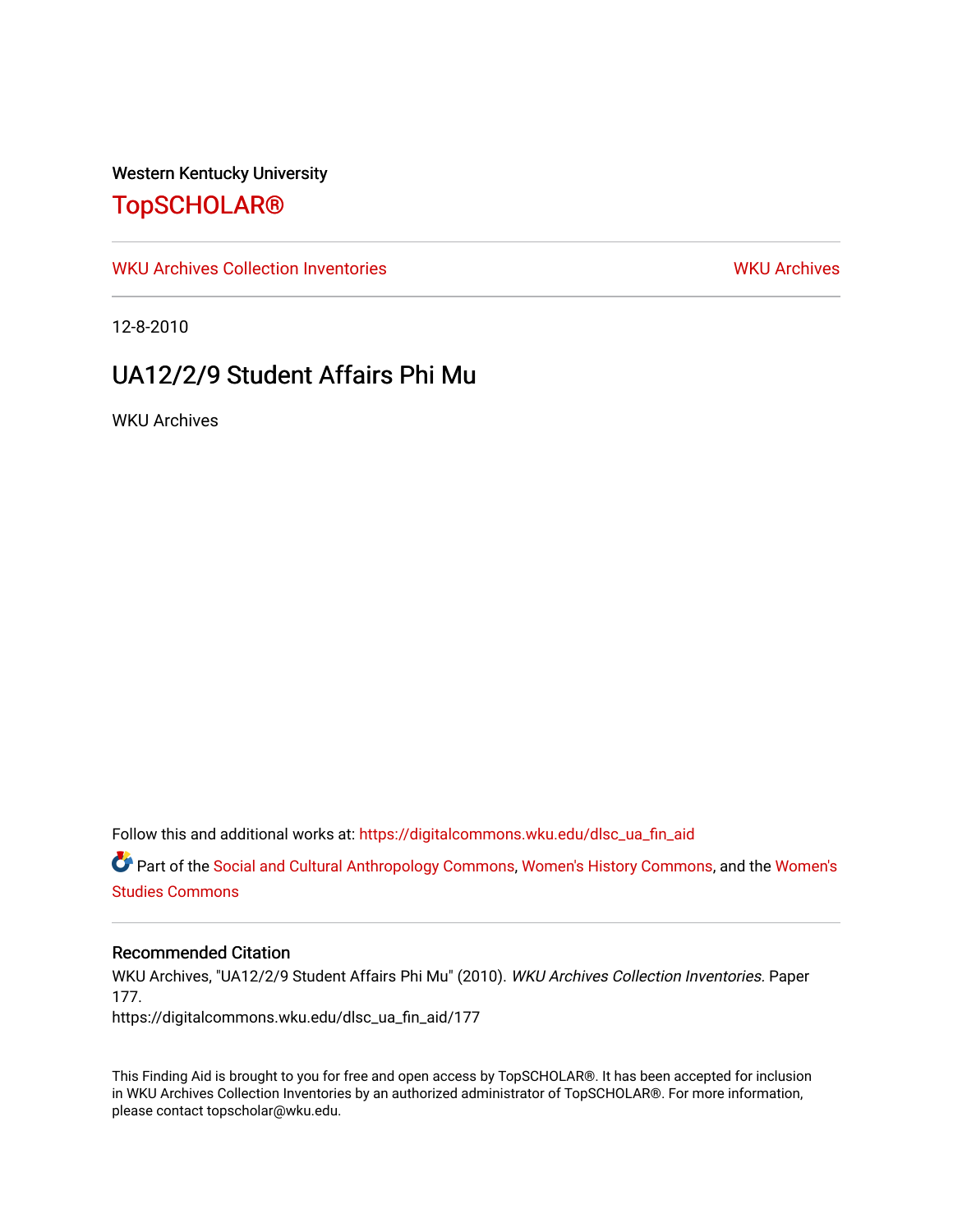

**Western Kentucky University UA12 Student Affairs Series 2 Student Activities, Organizations & Leadership Office Subseries 9 Phi Mu**

### **Contact information:**

WKU Archives 1906 College Heights Blvd.#11092 Bowling Green, KY 42101-1092 Phone: 270-745-4793 Email: [archives@wku.edu](mailto:archives@wku.edu) Home page:<https://wku.edu/library/archive> © 2010 WKU Archives, revised 2022. All rights reserved.

**Administrative History:** Founded in 1852, Phi Mu is a women's organization which provides personal and academic development, service to others, commitment to excellence and lifelong friendship through a shared tradition. Phi Mu promotes vibrant living, encouraging members to achieve their personal best.

The WKU Delta Tau chapter was chartered in 1965.

**Description:** Records created by and about the Delta Tau chapter of Phi Mu at Western Kentucky University.

**Dates:** 1995-present

**Extent:** 1 oversize folder

**Subject Analytics:** Fraternities & sororities Phi Mu

Student organizations Western Kentucky University

**Digital Commons:** Social and Behavioral Sciences Social and Cultural Anthropology

Women's History Women's Studies

**Accession Information:** These records transferred to WKU Archives upon its creation.

**Access Restrictions:** none

**Allied Materials:**

**Preferred Citation:** UA12/2/9 Student Affairs Phi Mu, WKU Archives, Bowling Green, Kentucky, USA.

**Processing Information:** Records processed and collection inventory created 2010, revised 2019, 2022.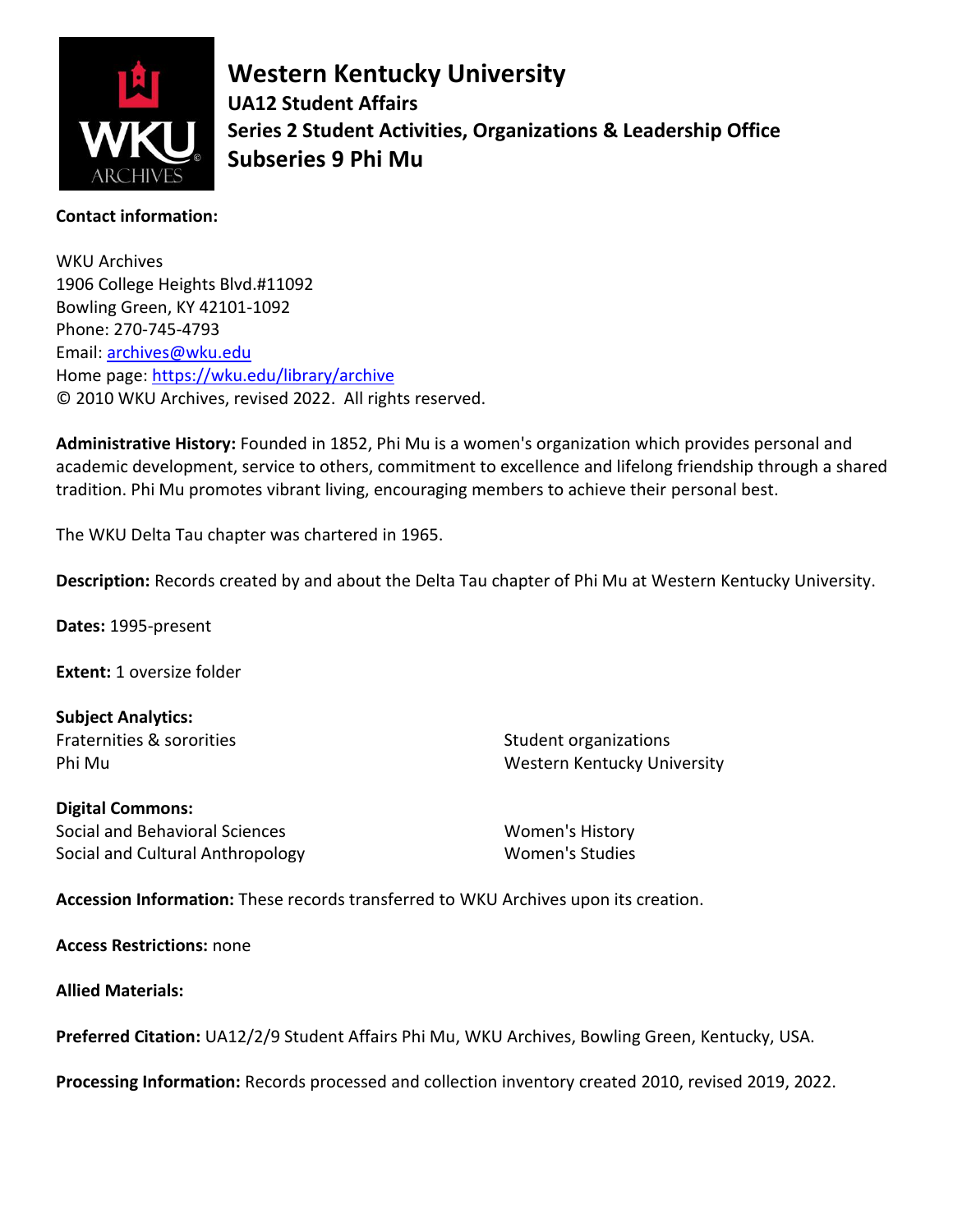| <b>Finding Aid Report</b><br>06/27/2022   |                                                                                              |                                                                |           |                      |  |  |  |
|-------------------------------------------|----------------------------------------------------------------------------------------------|----------------------------------------------------------------|-----------|----------------------|--|--|--|
| <b>UA12.2.9</b>                           | <b>Records</b>                                                                               |                                                                |           | Date                 |  |  |  |
| Level                                     | <b>Subseries</b>                                                                             |                                                                |           | Linked toUA12.2      |  |  |  |
| Title                                     | <b>UA12 Student Affairs</b>                                                                  |                                                                |           |                      |  |  |  |
| <b>Collection</b>                         | <b>Subseries 9 Phi Mu</b>                                                                    | Series 2 Student Activities, Organizations & Leadership Office |           |                      |  |  |  |
| <b>Scope &amp; Content</b>                | <b>WKU Archives</b>                                                                          |                                                                |           |                      |  |  |  |
|                                           | Records created by and about the Delta Tau chapter of Phi Mu at Western Kentucky University. |                                                                |           |                      |  |  |  |
| <b>Container List</b><br><b>Container</b> | <b>Folder</b>                                                                                | <b>Creator</b>                                                 | Date      | <b>Title</b>         |  |  |  |
| OS Box 33                                 | 2                                                                                            | Phi Mu                                                         | 1995-2003 | Posters              |  |  |  |
| Delta Tau Delta<br>Description            |                                                                                              |                                                                |           | Subjects Homecomings |  |  |  |

Beauty contestants

Delta Tau Delta Kahlo, Shawna D4343 Rakestraw, Jennifer D4452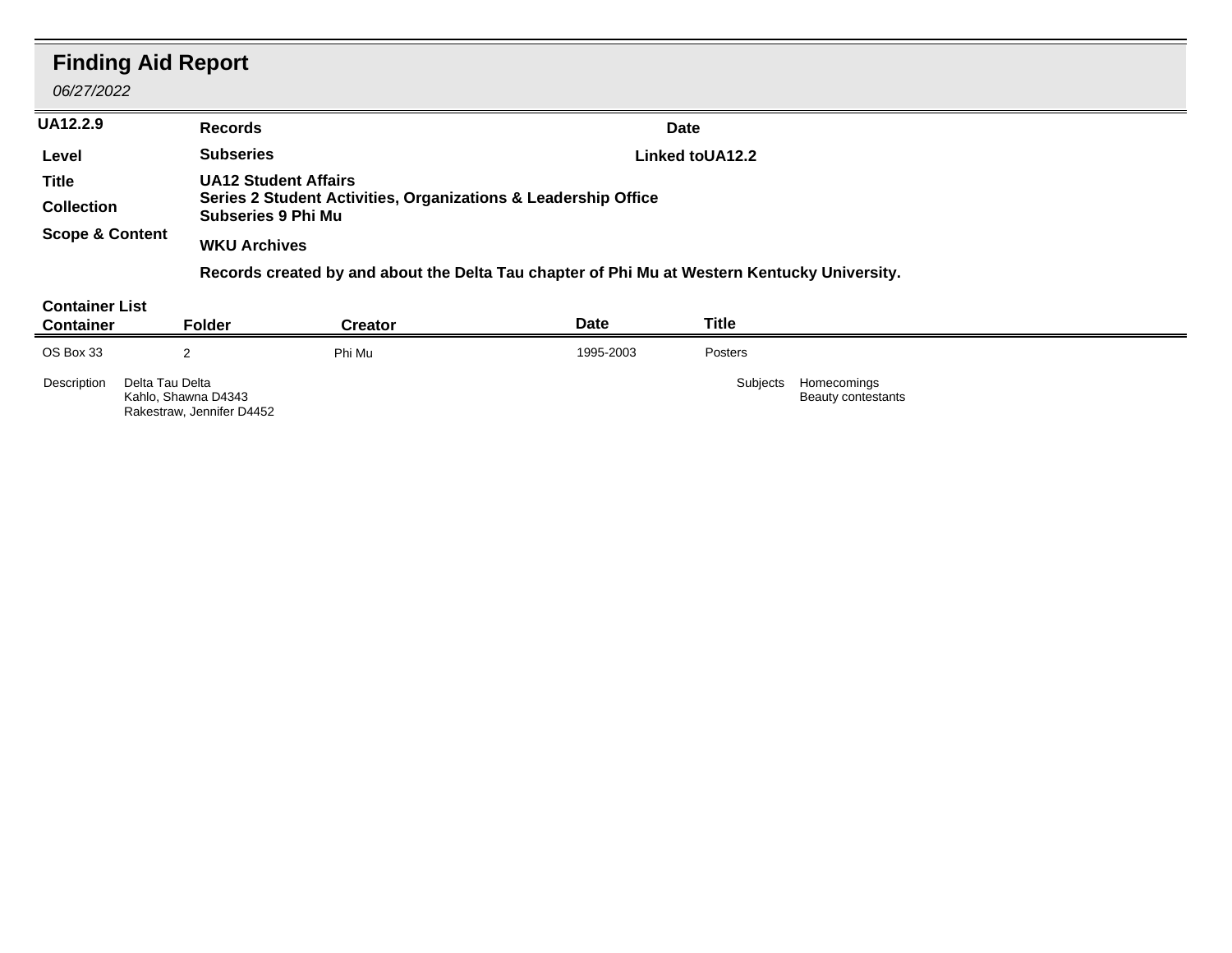## **UA12.2.9.1 - Poster**

**Search terms** Phi Mu

Delta Tau Delta

Beauty contestants

| <b>Collection</b><br>Other#<br>Old# | <b>WKU Archives</b><br>D4452                                                                                                                                                                                                        |                                                                |  |  |  |  |
|-------------------------------------|-------------------------------------------------------------------------------------------------------------------------------------------------------------------------------------------------------------------------------------|----------------------------------------------------------------|--|--|--|--|
| Accession#                          | <b>UA12</b>                                                                                                                                                                                                                         | WESTERN                                                        |  |  |  |  |
| Copyright                           | This file may be downloaded<br>for personal, research, or<br>classroom use, free of charge.<br>All other uses, including any<br>forms of publication or<br>broadcast require permission<br>from WKU Archives and fees<br>may apply. | КЕНТИСКҮ<br><b>UNIVERSITY</b><br><b>HOMECOMING</b><br>2003     |  |  |  |  |
| <b>Date</b><br><b>Year Range</b>    | 2003/10/28<br>2003 - 2003                                                                                                                                                                                                           | <b>JENNIFER</b><br><b>RAKESTRAW</b><br>Sponsored by:<br>Phi Mu |  |  |  |  |
| <b>Print size</b>                   | 11" x 17"                                                                                                                                                                                                                           | $\&$<br>Delta Tau Delta                                        |  |  |  |  |
| <b>Title</b>                        |                                                                                                                                                                                                                                     | Vote Tuesday October 28, 2003 on Topnet!                       |  |  |  |  |
|                                     | Jennifer Rakestraw Homecoming Queen                                                                                                                                                                                                 |                                                                |  |  |  |  |
| <b>Description</b>                  | Jennifer Rakestraw homecoming queen                                                                                                                                                                                                 |                                                                |  |  |  |  |
| Photographer Phi Mu                 |                                                                                                                                                                                                                                     |                                                                |  |  |  |  |
| Place                               |                                                                                                                                                                                                                                     |                                                                |  |  |  |  |
| <b>Subjects</b>                     | Posters<br>Homecomings                                                                                                                                                                                                              | People                                                         |  |  |  |  |